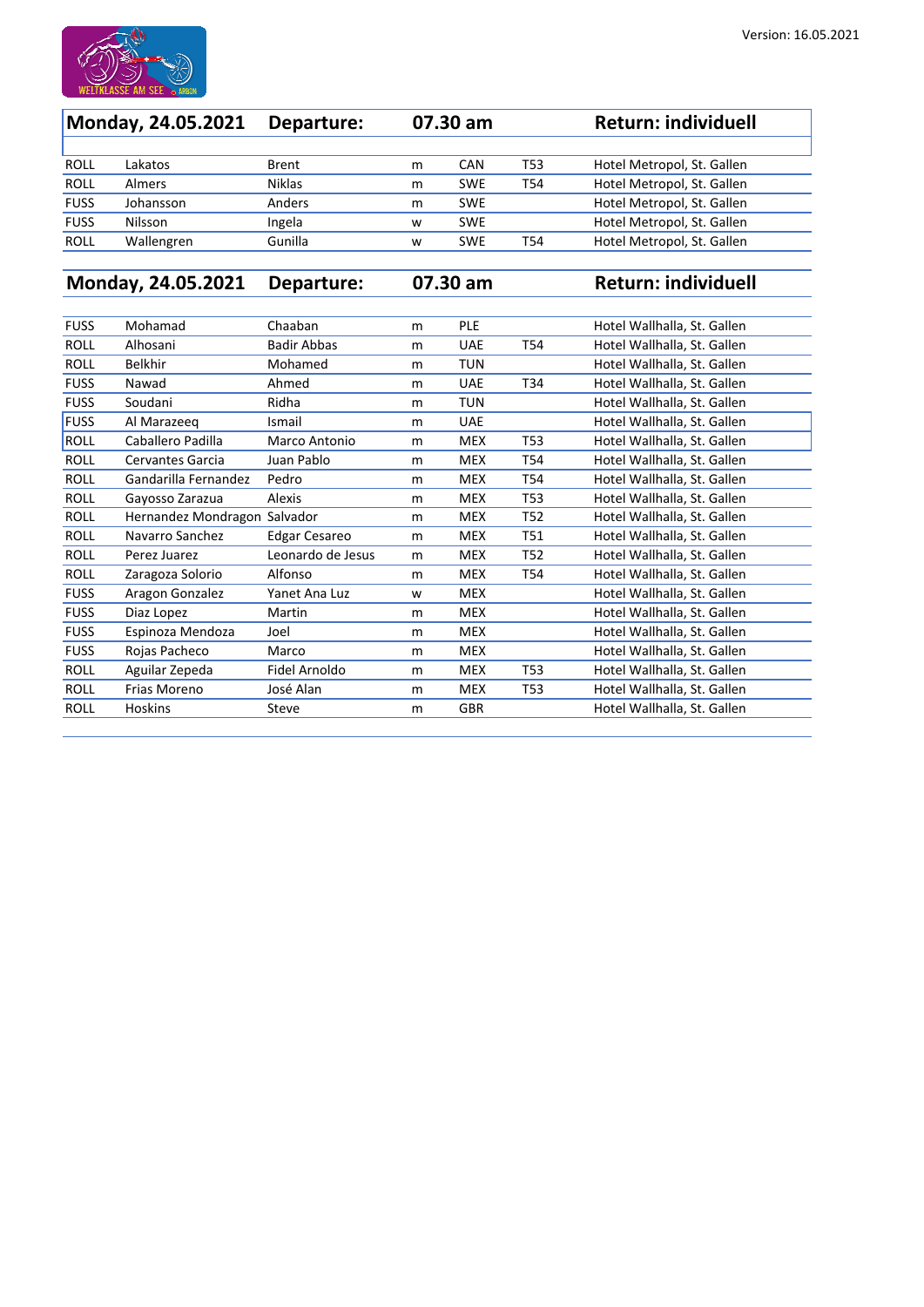

| Version: 16.05.2021 |  |  |  |  |
|---------------------|--|--|--|--|
|---------------------|--|--|--|--|

| Monday, 24.05.2021 |                   | Departure:              |   | 07.15 am   |                 | <b>Return: individuell</b> |
|--------------------|-------------------|-------------------------|---|------------|-----------------|----------------------------|
|                    |                   |                         |   |            |                 |                            |
| <b>ROLL</b>        | Montenegro        | Lucia                   | W | <b>ARG</b> | T54             | Hotel one66, St. Gallen    |
| <b>FUSS</b>        | Pablo             | Fornari                 | m | ARG        |                 | Hotel one66, St. Gallen    |
| <b>ROLL</b>        | Jara              | Valeria Nancy           | W | ARG        | T54             | Hotel one66, St. Gallen    |
| <b>ROLL</b>        | Maldonado         | Alejandro Alberto       | m | ARG        | T54             | Hotel one66, St. Gallen    |
| <b>ROLL</b>        | Sosa              | <b>Gabriel Emmanuel</b> | m | <b>ARG</b> | T54             | Hotel one66, St. Gallen    |
| <b>ROLL</b>        | Maria Teresa      | Oliveira                | W | <b>POR</b> |                 | Hotel one66, St. Gallen    |
| <b>ROLL</b>        | Mestre            | Hélder                  | m | <b>POR</b> | <b>T51</b>      | Hotel one66, St. Gallen    |
| <b>FUSS</b>        | Mestre            | Ricardo                 | m | <b>POR</b> |                 | Hotel one66, St. Gallen    |
| <b>ROLL</b>        | Trindade          | Mário                   | m | <b>POR</b> | T <sub>52</sub> | Hotel one66, St. Gallen    |
| <b>ROLL</b>        | Costa Lima        | Rogerio                 | m | <b>BRA</b> | T <sub>54</sub> | Hotel one66, St. Gallen    |
| <b>ROLL</b>        | dos Santos Rocha  | Aline                   | W | <b>BRA</b> | T <sub>54</sub> | Hotel one66, St. Gallen    |
| <b>FUSS</b>        | <b>Orso Alves</b> | Fernando                | m | <b>BRA</b> |                 | Hotel one66, St. Gallen    |
| <b>ROLL</b>        | Silva de Jesus    | <b>Carlos Pierre</b>    | m | <b>BRA</b> | T54             | Hotel one66, St. Gallen    |
| <b>FUSS</b>        | Soares Giacomelli | Jessica Gabrieli        | W | <b>BRA</b> | T54             | Hotel one66, St. Gallen    |
| <b>ROLL</b>        | <b>Babalola</b>   | Hannah                  | W | <b>NGR</b> | T54             | Hotel one66, St. Gallen    |
| <b>FUSS</b>        | Kerdaoui          | Zied                    | m | <b>TUN</b> |                 | Hotel one66, St. Gallen    |
| <b>ROLL</b>        | Ktila             | Walid                   | m | <b>TUN</b> | T34             | Hotel one66, St. Gallen    |
| <b>ROLL</b>        | Lopez             | <b>Nuria</b>            | W | <b>ESP</b> | T <sub>54</sub> | Hotel one66, St. Gallen    |
| <b>ROLL</b>        | Mattila           | Esa-Pekka               | m | <b>FIN</b> | T <sub>54</sub> | Hotel one66, St. Gallen    |
| <b>FUSS</b>        | Alphonse          | Noemi Marie Emmanuelw   |   | <b>MRI</b> | T54             | Hotel one66, St. Gallen    |
| <b>FUSS</b>        | Angeline          | Anais Anne Lise         | W | <b>MRI</b> | T37             | Hotel one66, St. Gallen    |
| <b>FUSS</b>        | Asaun             | Julie Anndora           | W | <b>MRI</b> | T <sub>11</sub> | Hotel one66, St. Gallen    |
| <b>FUSS</b>        | Bhugeerathee      | Jean Marie              | m | <b>MRI</b> |                 | Hotel one66, St. Gallen    |
| <b>FUSS</b>        | Bhugeerathee      | Loic                    | m | <b>MRI</b> | T11             | Hotel one66, St. Gallen    |
| <b>FUSS</b>        | Custnea           | Sarwan                  | m | <b>MRI</b> |                 | Hotel one66, St. Gallen    |
| <b>FUSS</b>        | Grancourt         | Audrey                  | W | <b>MRI</b> |                 | Hotel one66, St. Gallen    |
| <b>FUSS</b>        | Marianne          | Henri Rosario           | m | <b>MRI</b> | T11             | Hotel one66, St. Gallen    |
| <b>FUSS</b>        | Michel            | Roberto                 | m | <b>MRI</b> | T34             | Hotel one66, St. Gallen    |
| <b>ROLL</b>        | Oozeer            | Mehfooz                 | m | <b>MRI</b> | T54             | Hotel one66, St. Gallen    |
| <b>FUSS</b>        | Ovide             | <b>Bradley</b>          | m | <b>MRI</b> | T <sub>11</sub> | Hotel one66, St. Gallen    |
| <b>ROLL</b>        | Perrine           | Marie Desirella Brandy  | W | <b>MRI</b> | T54             | Hotel one66, St. Gallen    |
| <b>FUSS</b>        | Rabaye            | Louis Denovan Jason     | m | <b>MRI</b> | T <sub>20</sub> | Hotel one66, St. Gallen    |
| <b>ROLL</b>        | Ravet             | Cedric                  | m | MRI        | T54             | Hotel one66, St. Gallen    |